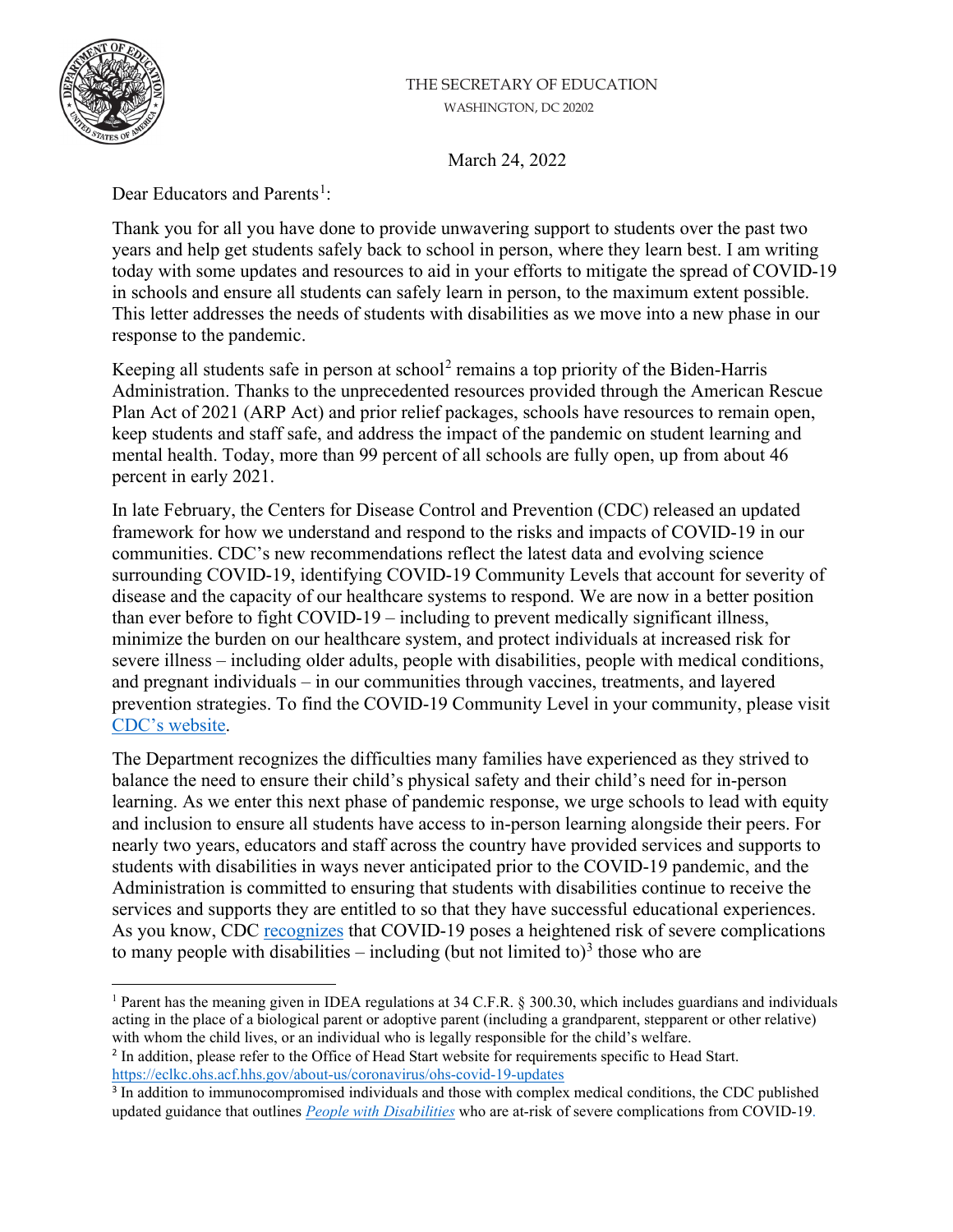immunocompromised or with complex medical conditions. These students may need additional protections to ensure they can remain safe in the classroom.

It is important to remember that State and local educational agencies (SEAs and LEAs) are bound by Federal laws, including Title II of the Americans with Disabilities Act of 1990 (ADA), Section 504 of the Rehabilitation Act of 1973 (Section 504), and the Individuals with Disabilities Education Act (IDEA) to ensure the inclusion of students with disabilities, including those experiencing Long COVID,<sup>[4](#page-1-0)</sup> in our nation's schools.

This document is intended to help educators, staff, and families thoughtfully design learning experiences for all students – including students with disabilities. It reviews some important strategies for doing so and reiterates key rights afforded to students with disabilities to make sure they can maintain equal access to in-person instruction and receive a free appropriate public education (FAPE) in the least restrictive environment (LRE). Consistent with Federal civil rights laws, this must be done so that students with disabilities do not face risk to their school-related health needs.<sup>[5](#page-1-1)</sup> It builds on [previously released guidance](https://www.ed.gov/coronavirus/factsheets/disability-rights) and includes both policy guidance and examples of processes to help deliver safe, in-person learning.

Extra precautions may be needed to protect our students, friends, neighbors, and loved ones who are at increased risk of severe illness from COVID-19. CDC recommends that people who are at increased risk of severe illness – and family, friends, and coworkers who spend time with them – should consider taking extra precautions even when the [COVID-19 Community Level](https://www.cdc.gov/coronavirus/2019-ncov/your-health/covid-by-county.html) is low. When the COVID-19 Community Level is medium or high, these precautions can include [properly wearing well-fitting masks](https://www.cdc.gov/coronavirus/2019-ncov/prevent-getting-sick/prevention.html) and getting tested before gathering.

We hope this document serves as a helpful resource and source of information for educators, families, and school communities on how to effectively include students with disabilities in inperson learning. We encourage school personnel who have questions to take advantage of the resources developed by the Department's Office of Special Education Programs (OSEP)-funded [technical assistance centers.](https://osepideasthatwork.org/find-a-resource?search_api_fulltext=COVID&custom_search=resources) Additionally, parents, guardians and other caregivers may find their local parent training and information center [here](https://www.parentcenterhub.org/find-your-center/) and reach out for direct assistance and referrals

<span id="page-1-0"></span><sup>4</sup> For additional resources on Long COVID, please refer to the U.S. Department of Education's Office for Civil Rights (OCR) and the Office of Special Education and Rehabilitative Services (OSERS) Long COVID under Section 504 and the IDEA: A Resource to Support Children, Students, Educators, Schools, Service Providers, and Families.

<span id="page-1-1"></span><sup>&</sup>lt;sup>5</sup> For purposes of this document, a "student with a disability" includes both "child with a disability" as that term is defined in IDEA, 34 C.F.R. § 300.8, and "individual with a disability" as that term is defined in the Rehabilitation Act, 29 U.S.C. § 705(9)(B), (20)(B). All children with disabilities who are eligible for special education and related services under IDEA are protected by Section 504, but the inverse is not true; not all students protected by Section 504 are IDEA-eligible.

The term "free appropriate public education" is used in both IDEA and Section 504 regulations, although it has a slightly different meaning for students protected only by Section 504 but not IDEA. The term "least restrictive environment" is drawn from IDEA and is analogous to the Section 504 regulatory requirement that a student with a disability be provided an education with students who are not disabled "to the maximum extent appropriate to the needs of the" student with a disability. 34 C.F.R. § 104.34(a). Although these requirements are not identical, for purposes of this document, references to "least restrictive environment" encompass both requirements for ease of reading. For a fuller discussion of the similarities and differences of IDEA and Section 504, see Office for Civil Rights, *[Parent and Educator Resource Guide to Section 504 in Public Elementary and Secondary Schools](https://www2.ed.gov/about/offices/list/ocr/docs/504-resource-guide-201612.pdf)* 40-44 (Dec. 2016).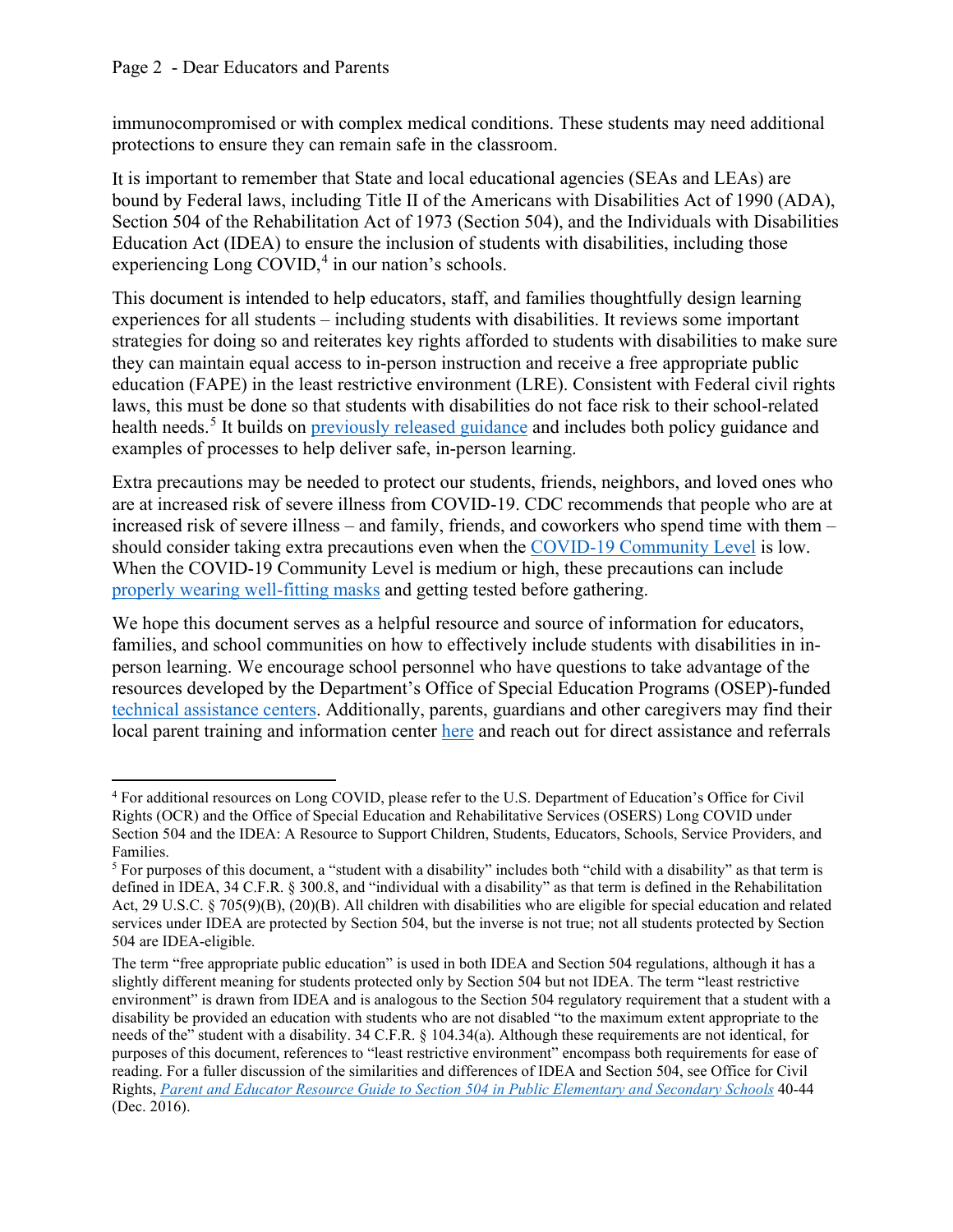to other organizations, as well as gain skills to effectively participate in the education and development of their children.

## **I. Leveraging the IEP or Section 504 Processes to Ensure Protections are In Place to Protect In-Person Learning**

Although not identical in their scope, both IDEA and Section 504 rely on a team approach to decide the appropriate individualized education and services for a student with a disability, including school-related health services required to ensure the provision of FAPE to the student. Under IDEA, this group is called the individualized education program (IEP) Team and includes key individuals, including the general education teacher, special education teacher or provider, the child's parent, and any other person that the parent or school determines may have knowledge or special expertise about the child; under Section 504, the team has no formal name, but is usually referred to as a Section 504 team.<sup>[6](#page-2-0)</sup>

IDEA requires schools to address the school-related health needs of eligible students with disabilities who are at increased risk of severe illness from SARS-CoV-2. State or local laws, rules, regulations, or policies that have the effect of improperly limiting the ability of the IEP Team to address the school-related health needs of a student with a disability, or the ability of the placement team to appropriately place a student with a disability who has school-related health needs in the LRE, violate IDEA.<sup> $7$ ,</sup> The same is true under Section 504.<sup>[8](#page-2-2)</sup>

Likewise, the group of knowledgeable individuals making placement decisions under IDEA<sup>[9](#page-2-3)</sup> or Section 504 is responsible for proposing an appropriate educational placement in the LRE that meets the student's school-related health needs. Such individuals may include a person who knows about the health needs of the student, including whether COVID-19 prevention and risk prevention strategies may be needed. The team could include individuals such as school health service staff, school nurses, and the student's healthcare professional(s), as appropriate, if they may have knowledge or special expertise regarding the student. Because eligible students with disabilities who need school-related health services are entitled to them as part of FAPE, teams should consider school-related health or medical information for students with disabilities who receive services under IDEA or are eligible for Section 504 services.

As with eligible students with disabilities who have severe food allergies, health plans may be included as part of the student's IEP or Section 504 Plan<sup>10</sup> to ensure that the health and safety of the student in the school environment is properly addressed, with appropriate privacy protections in place. For example, for some students with disabilities, the provision of FAPE in the LRE may require that the IEP or Section 504 Plan addresses appropriate preventive and risk-reducing strategies, such as sanitizing or avoiding shared use of personal and classroom items. IEP,

<span id="page-2-0"></span><sup>6</sup> 34 C.F.R. § 300.321; 34 C.F.R. § 104.35(c).

<span id="page-2-1"></span><sup>7</sup> *See* Questions C-7 through C-11 of the Department'[s Return to School Roadmap: Development and](https://sites.ed.gov/idea/idea-files/return-to-school-roadmap-development-and-implementation-of-ieps/#_Toc83713878)  [Implementation of Individualized Education Programs](https://sites.ed.gov/idea/idea-files/return-to-school-roadmap-development-and-implementation-of-ieps/#_Toc83713878) (Sept. 30, 2021).

<span id="page-2-2"></span><sup>8</sup> *See* [Brief for the United States as Amicus Curiae,](https://www.justice.gov/crt/case-document/disability-rights-south-carolina-v-mcmaster-brief-amicus) *Disability Rights South Carolina v. McMaster* (4th Cir. Nov. 30, 2021).

<span id="page-2-3"></span><sup>9</sup> 34 C.F.R. § 300.116

<span id="page-2-4"></span><sup>&</sup>lt;sup>10</sup> Though not explicitly required by the Department's Section 504 regulations, school districts often document the elements of an individual student's FAPE under Section 504 in a document, typically referred to as a Section 504 Plan. In general, a Section 504 Plan describes the regular or special education and related aids and services a student needs and the appropriate setting in which to receive those services.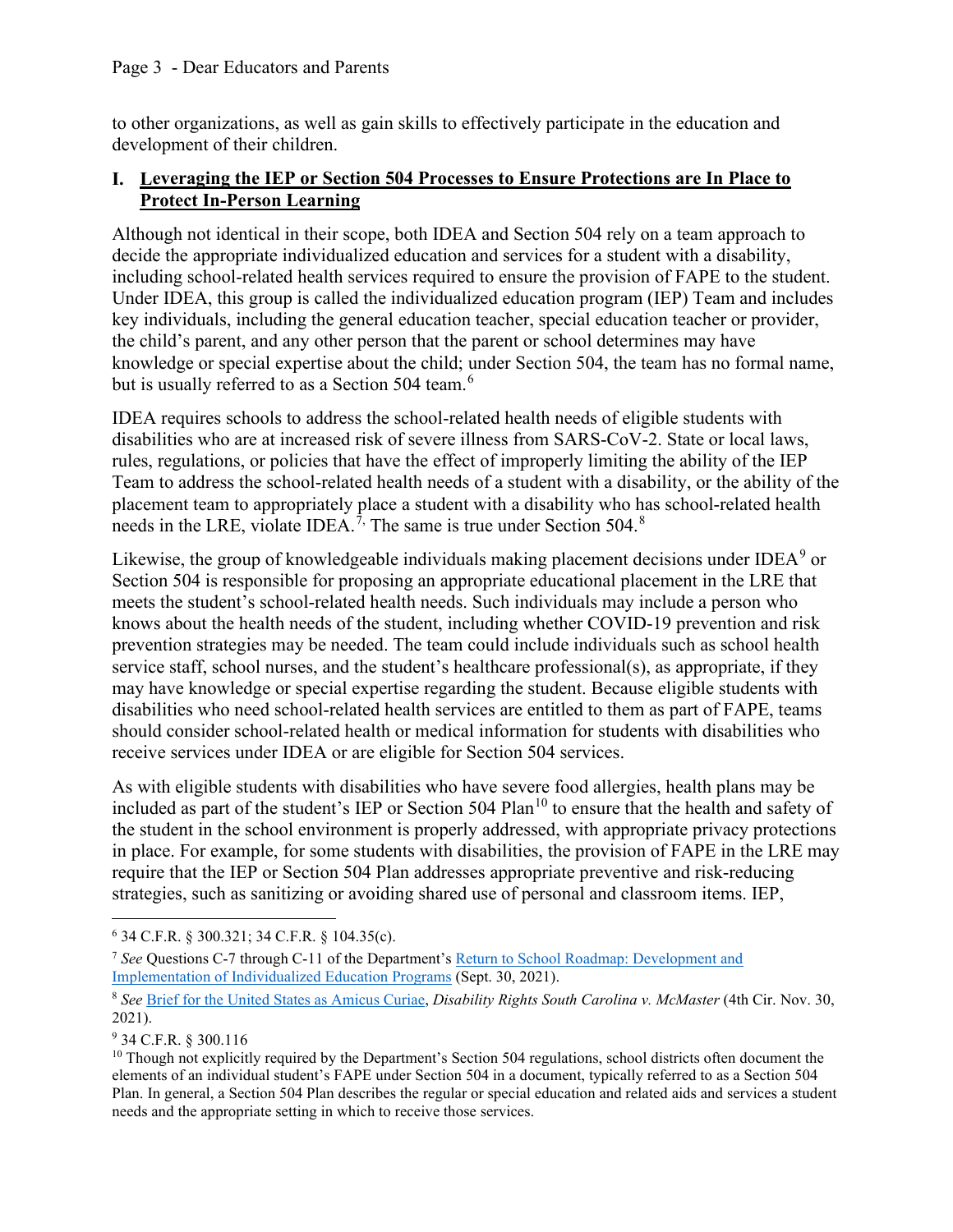placement, and Section 504 teams can address continuation of school-wide layered prevention strategies recommended by CDC to address the special circumstances of the student and ensure that the student with a disability can receive FAPE in the LRE.

## **II. Continuing Use of Layered Prevention Strategies to Keep School Communities Safe**

As part of CDC's new recommendations, masking for school, preschool, and early intervention settings now follow the same recommendations for the community in which they are located. Based on the latest data, in areas where the [COVID-19 Community Level is high,](https://www.cdc.gov/coronavirus/2019-ncov/your-health/covid-by-county.html) CDC [recommends universal masking for schools,](https://www.cdc.gov/coronavirus/2019-ncov/prevent-getting-sick/about-face-coverings.html) preschool, and early intervention settings, and on school buses and vans. At any COVID-19 Community Level, individuals – including those at higher risk of severe outcomes from COVID-19 – may choose to mask at any time. In addition, people who spend time with individuals at increased risk of severe illness should consider taking extra precautions even when the COVID-19 Community Level is low. At any level, people with or around those with higher risk for serious illness, people with symptoms of COVID-19 or individuals who are not up-to-date on COVID-19 vaccinations who had exposure to someone with COVID-19, or a positive test should take extra precautions to protect themselves and others. This includes quarantining for 5 days and properly wearing a well-fitting mask around others for 10 days.

School districts, schools, early childhood centers and homes, and classrooms may still choose to implement masking requirements at any COVID-19 Community Level depending on their community's needs – and especially keeping in mind those for whom these prevention strategies provide critical protection for in-person learning. Implementing layered prevention strategies (using multiple prevention strategies together) in schools can protect the rights of students with disabilities by ensuring their continued access to safe in-person learning.

Schools must continue to take action to preserve safe in-person learning opportunities for students with disabilities, including those at high risk of severe outcomes from COVID-19. To comply with their Federal non-discrimination obligations under Section 504, school districts must make reasonable modifications when necessary to ensure equal access for their students with disabilities, absent a showing that the modifications would constitute a fundamental alteration or undue administrative burden to the program.<sup>11</sup> In addition, if a parent or other member of the IEP or Section 504 team believes that particular COVID-19 prevention strategies are necessary for the provision of FAPE to the student, the team must consider whether, and to what extent, such measures are necessary, based on student-specific information, which may include medical or health records, diagnostic or other evaluative data, or information documented by medical or health professionals. If the IEP or Section 504 team determines that COVID-19 prevention and risk reduction measures are necessary in order for a student with a disability to receive FAPE – where the prevention measures constitute special education, related services, supplementary aids and services under IDEA, related aids and services under Section 504, or program modifications and supports for school personnel – the team must include these in the child's IEP or Section 504 Plan.<sup>12</sup>

<span id="page-3-0"></span><sup>11</sup> *See* 34 C.F.R. § 104.4(b); *see also* 28 C.F.R. § 35.130(b)(7)(i).

<span id="page-3-1"></span> $12$  If the IEP Team or group of knowledgeable persons making a placement decision is unable or unwilling to address the school-related health needs of an eligible child with a disability who is at increased risk of severe illness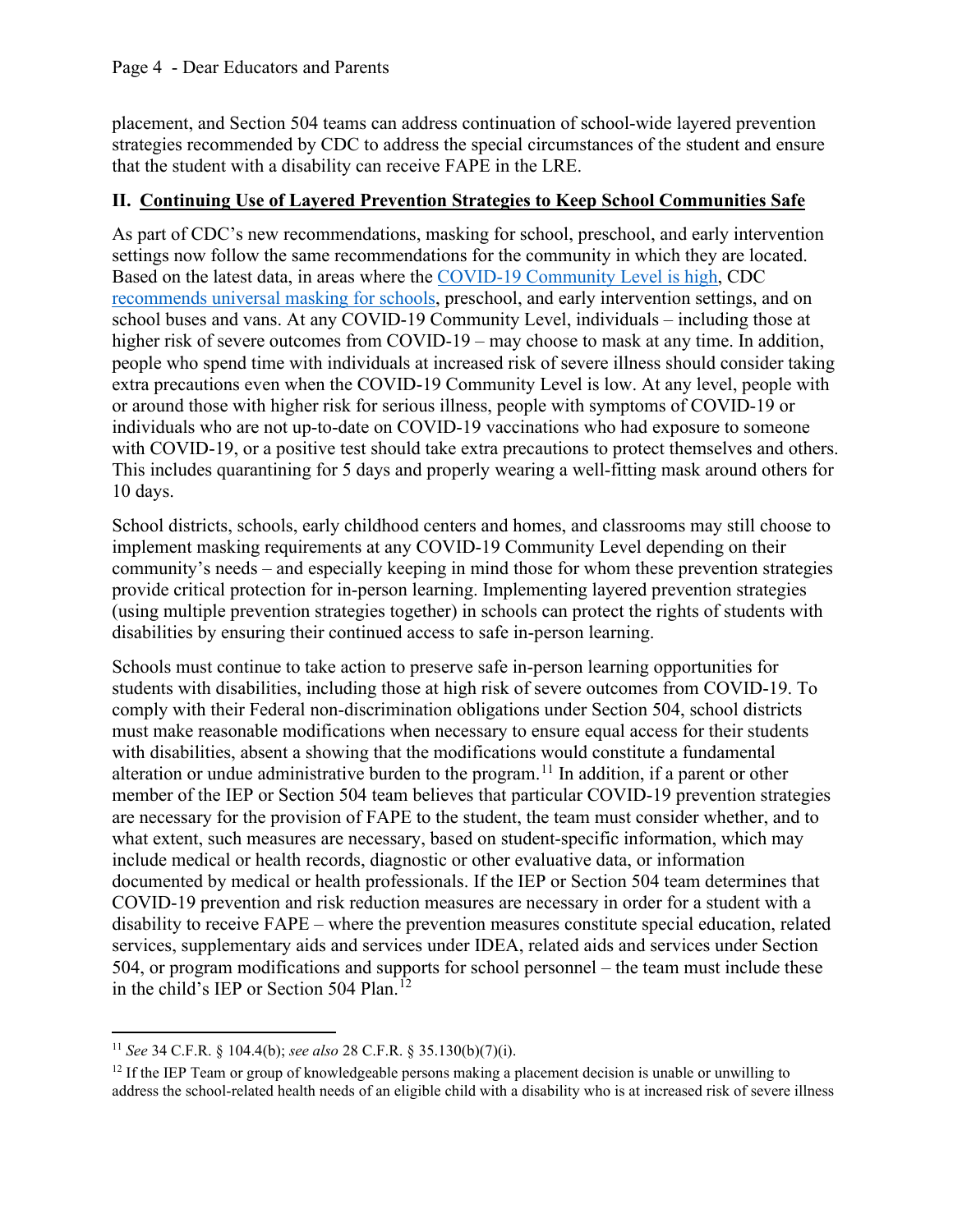Over the past two years, schools have demonstrated expansive abilities in implementing layered prevention strategies recommended by CDC to help keep students safe while attending schools in person. Implementing layered prevention strategies can help protect students, educators, staff, and other members of their households, and supports in-person learning for all students. Continued use of these strategies may help to ensure that all students can continue to safely receive instruction and services in person. These strategies can be implemented using ARP Act funds, which provided unprecedented resources for schools and communities to keep schools open and safe for in-person instruction.

Importantly, schools have taken great care to communicate prevention strategies to families, work to foster a culture of prevention, and ensure they are answering questions and alleviating concerns families may have. Schools can find additional resources on how to communicate about prevention strategies – including sample letters and language – on CDC's [website.](https://www.cdc.gov/coronavirus/2019-ncov/community/schools-childcare/school-testing.html)

*Vaccination:* COVID-19 vaccination among all eligible students, as well as educators, staff, and their respective household members is the to help schools safely maintain full-time, in-person instruction for all students. Vaccination is the leading public health strategy to prevent severe disease and complications from COVID-19. People who have completed the primary series (and a booster when eligible) are at substantially reduced risk of severe illness and death from COVID-19 compared with unvaccinated people.<sup>[13](#page-4-0)</sup>

Schools should encourage eligible students, educators, staff, and families, including extended family members who have frequent contact with students, to get vaccinated as soon as they can. Schools should also consider partnering with state or local public health authorities to host COVID-19 [vaccination clinics](https://www.cdc.gov/vaccines/covid-19/planning/school-located-clinics.html) and work with local healthcare providers and community-based organizations, including school-based health centers. Individuals may visit [vaccines.gov](http://www.vaccines.gov/) to find out where educators, staff, students, and their families can get vaccinated against COVID-19 in their community. People who are moderately or severely immunocompromised have specific COVID-19 vaccine recommendations for the primary series and booster dose due to their different immune response following COVID-19 vaccination.

*Masking*: As a reminder, school districts, schools, early childhood centers and homes, and classrooms may still choose to implement masking at any COVID-19 Community Level depending on their community's needs, and individuals – including those at higher risk of severe outcomes from COVID-19 – located in communities at any COVID-19 Community Level may choose to mask at any time.

Federal civil rights laws stipulate that schools must consider the health and safety needs of their students in order to safely attend in-person. This includes expectations around masking in schools on a case-by-case basis in order to comply with schools' obligation to make reasonable modifications for particular students with disabilities under federal law. Depending on the circumstances, a school could decide that some degree of masking of students and staff is necessary as a reasonable modification to ensure that students with disabilities have equal access

<span id="page-4-0"></span>from COVID-19, the parent may utilize IDEA's dispute resolution procedures and mechanisms or Section 504's procedural safeguards. 34 C.F.R. §§ 300.151-300.153, 300.506, and 300.507-300.516; 34 C.F.R. § 104.36. 13 COVID-19 Incidence and Death Rates Among Unvaccinated and Fully Vaccinated Adults with and Without [Booster Doses During Periods of Delta and Omicron Variant Emergence — 25 U.S. Jurisdictions, April 4–](https://www.cdc.gov/mmwr/volumes/71/wr/mm7104e2.htm) [December 25, 2021 | MMWR \(cdc.gov\)](https://www.cdc.gov/mmwr/volumes/71/wr/mm7104e2.htm)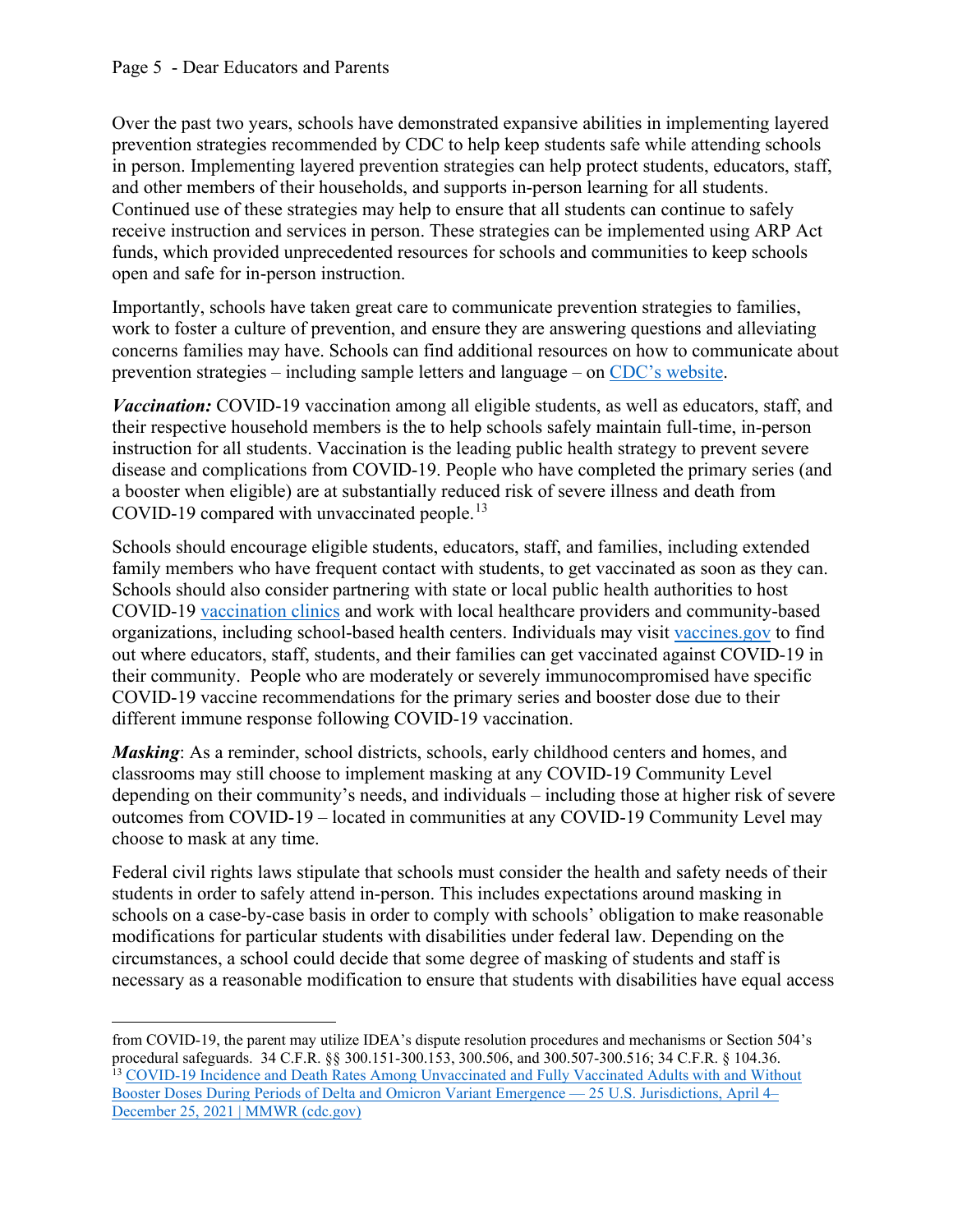to in-person learning without incurring an elevated risk of hospitalization or death due to COVID-19. In addition to deciding that an individual student with specific circumstances or needs must wear a [mask](https://www.cdc.gov/coronavirus/2019-ncov/prevent-getting-sick/about-face-coverings.html) or a modified mask such as with a clear front, a school may determine it is also necessary for other individuals in school settings to wear masks, depending on the specific circumstances of the student with a disability and in consideration of relevant health guidance.

The Federal government has made high-quality masks available to Americans for free, as well as provided schools with several avenues to access masks at low or no cost. We encourage schools to reach out to their [state emergency management agency](https://www.fema.gov/locations) to receive masks or use their ARP Act funding to [purchase masks](https://www.ammaunited.org/members) from American-made manufacturers.

*Testing*: Testing identifies infected people, including those with or without symptoms (or before development of symptoms) who may be contagious, so that measures can be taken to prevent further transmission. More frequent testing can be an efficient way to promptly identify and isolate cases, initiate quarantine, and identify clusters to help reduce the risk to in-person education. As the use of masks decreases, schools may want to increase their use of testing as a core safety and prevention strategy.

One approach to increased testing in school is through [Test to Stay](https://www.cdc.gov/media/releases/2021/s1217-Test-To-Stay.html) approaches. Test to Stay combines contact tracing and serial testing (i.e., testing that is repeated at least twice during a seven-day period after last close contact with a person with COVID-19) to allow some students, educators, and staff who would otherwise need to quarantine to continue in-person learning or teaching. People who are not up-to-date on their vaccines, or who have not had COVID-19 in the previous 90 days, do need to quarantine and are therefore eligible for Test to Stay. Test to Stay participants should get tested at least upon notification of their close contact and again 5-7 days after their last close contact with someone with COVID-19. CDC continues to recommend Test to Stay as an important strategy schools should consider in order to support in-person learning when the COVID Community Level is at medium.

The ARP Act has provided significant funding to implement testing in K-12 schools. This includes \$10 billion provided through the [Epidemiology Laboratory Capacity \(ELC\) Reopening](https://www.cdc.gov/ncezid/dpei/elc/covid-response/index.html)  [Schools](https://www.cdc.gov/ncezid/dpei/elc/covid-response/index.html) award administered by CDC to support screening and diagnostic testing, \$650 million through [Operation Expanded Testing](https://www.cdc.gov/coronavirus/2019-ncov/testing/operation-expanded-testing.html) to implement lab-based testing, and \$122 billion through the [Elementary and Secondary School Emergency Relief \(ESSER\) Fund](https://oese.ed.gov/offices/american-rescue-plan/american-rescue-plan-elementary-and-secondary-school-emergency-relief/) that can be used to cover the cost of COVID-19 tests for students and school staff in whole or in part. CDC is also making 5 million point-of-care rapid tests available to schools each month for free, which may be requested through your [state or territorial health department.](https://www.cdc.gov/ncezid/dpei/elc/covid-response/index.html) Please visit the above links to access these supports and launch [testing programs.](http://www.covidtests.gov/)

*Ventilation*: Proper ventilation is a key prevention strategy for maintaining healthy environments and, along with other preventive actions, can reduce the likelihood of spreading disease. CDC and the Environmental Protection Agency outline ways that schools can [improve ventilation,](https://www.cdc.gov/coronavirus/2019-ncov/community/ventilation.html) including bringing in as much outdoor air as safely possible; using heating, ventilation, and air conditioning (HVAC) settings to maximize ventilation; ensuring exhaust fans in restrooms and kitchens are working properly and are in use; filtering the air with filters that have minimum efficiency reporting value (MERV)-13 rating or the highest MERV rating a building's ventilation system can accommodate; and using portable air cleaning devices with high-efficiency particulate air (HEPA) filters.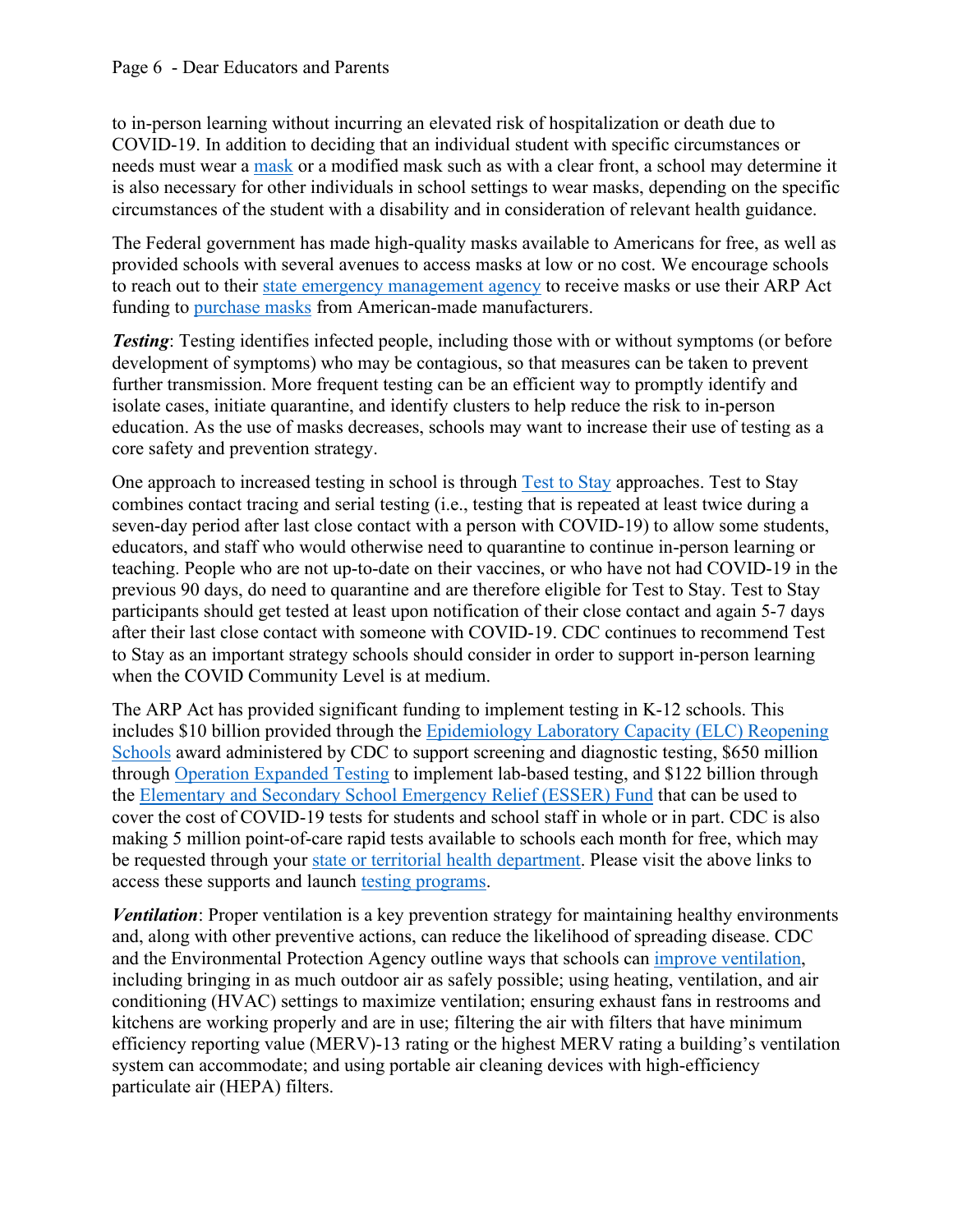LEAs can use ARP Act funds for all of these [efforts to improve indoor air quality for in-person](https://www.ed.gov/improving-ventilation-schools-colleges-and-universities-prevent-covid-19)  [instruction,](https://www.ed.gov/improving-ventilation-schools-colleges-and-universities-prevent-covid-19) including inspection, testing, and maintenance of current ventilation systems and approaches; purchasing portable air filtration units and HEPA filters; purchasing MERV-13 (or higher) filters for a school's HVAC systems or stand-alone air conditioners; repairing windows and/or doors so that they can safely open to let fresh air in; and servicing or upgrading HVAC systems consistent with industry standards.<sup>[14](#page-6-0)</sup>

*Additional prevention strategies to layer into the school community:* CDC continues to recommend additional prevention strategies to help students remain safely in-person at school. Continued use of these prevention strategies can help promote the health and safety of all students, especially those at higher risk of severe outcomes due to COVID-19. These strategies include [physical distancing,](https://www.cdc.gov/coronavirus/2019-ncov/community/schools-childcare/k-12-guidance.html#physical-distancing) [handwashing and respiratory etiquette;](https://www.cdc.gov/coronavirus/2019-ncov/community/schools-childcare/k-12-guidance.html#handwashing) [staying home when sick and](https://www.cdc.gov/coronavirus/2019-ncov/community/schools-childcare/k-12-guidance.html#staying-home)  [getting tested;](https://www.cdc.gov/coronavirus/2019-ncov/community/schools-childcare/k-12-guidance.html#staying-home) and [cleaning and disinfection.](https://www.cdc.gov/coronavirus/2019-ncov/community/schools-childcare/k-12-guidance.html#cleaning-disinfection)

## **III.Ensuring Students Receive Education and Services in the Least Restrictive Environment**

In adopting practical, layered strategies to serve all students, schools must refrain from placing all students with disabilities, or all students with disabilities at high risk of severe outcomes from COVID-19, in a segregated setting away from their peers without disabilities as the only means to deliver FAPE safely. Both IDEA and Section 504 presume that all students with disabilities should be educated alongside their peers without disabilities unless the educational goals for the student cannot be successfully met in that setting. Similarly, schools should be cautious about singling out or identifying students with disabilities as the cause of any perceived burden to avoid stigma and the risk of bullying and must take steps to address any bullying that does occur.

When health plans are included in the student's IEP or Section 504 Plan, it is especially important that the IEP or Section 504 Plan be made available to each regular education teacher, special education teacher, related services provider, and any other service provider who is responsible for its implementation. Further, school staff responsible for implementing any aspect of the student's IEP or 504 Plan must be informed of the relevant content and requirements, including the specific supplementary aids and services, accommodations, modifications, and other supports to be provided for, or on behalf of, the student.

IEP and Section 504 Teams should be careful to consider how their decisions about services and service delivery impact placement in the LRE. It is important to keep in mind that every IDEAeligible student's program is the sum of their access to, and progress in, the general education curriculum along with progress on their individual functional goals. The two are linked, and both must be prioritized. It is important for teams to be creative and make decisions promoting maximum and appropriate inclusivity, rather than more separate or restrictive programs. In addition, where remote learning or other alternatives may still be required, schools should continue best practices to ensure all students remain engaged and connected to learning.

Schools may consider whether providing smaller cohorts of group instruction with peers without disabilities can minimize a student's health risks while maintaining the obligation to provide

<span id="page-6-0"></span><sup>&</sup>lt;sup>14</sup> Purchasing of equipment by LEAs using ARP Act funds requires prior approval by the SEA. See 2 C.F.R. § 200.407 (i.e., Uniform Guidance). For more information, see B-7 and B-8 of the Department's [Frequently Asked](https://oese.ed.gov/files/2021/05/ESSER.GEER_.FAQs_5.26.21_745AM_FINALb0cd6833f6f46e03ba2d97d30aff953260028045f9ef3b18ea602db4b32b1d99.pdf)  Questions [on Elementary and Secondary School Emergency Relief Programs and Governor's Emergency Education](https://oese.ed.gov/files/2021/05/ESSER.GEER_.FAQs_5.26.21_745AM_FINALb0cd6833f6f46e03ba2d97d30aff953260028045f9ef3b18ea602db4b32b1d99.pdf)  [Relief Programs \(May 2021\).](https://oese.ed.gov/files/2021/05/ESSER.GEER_.FAQs_5.26.21_745AM_FINALb0cd6833f6f46e03ba2d97d30aff953260028045f9ef3b18ea602db4b32b1d99.pdf)